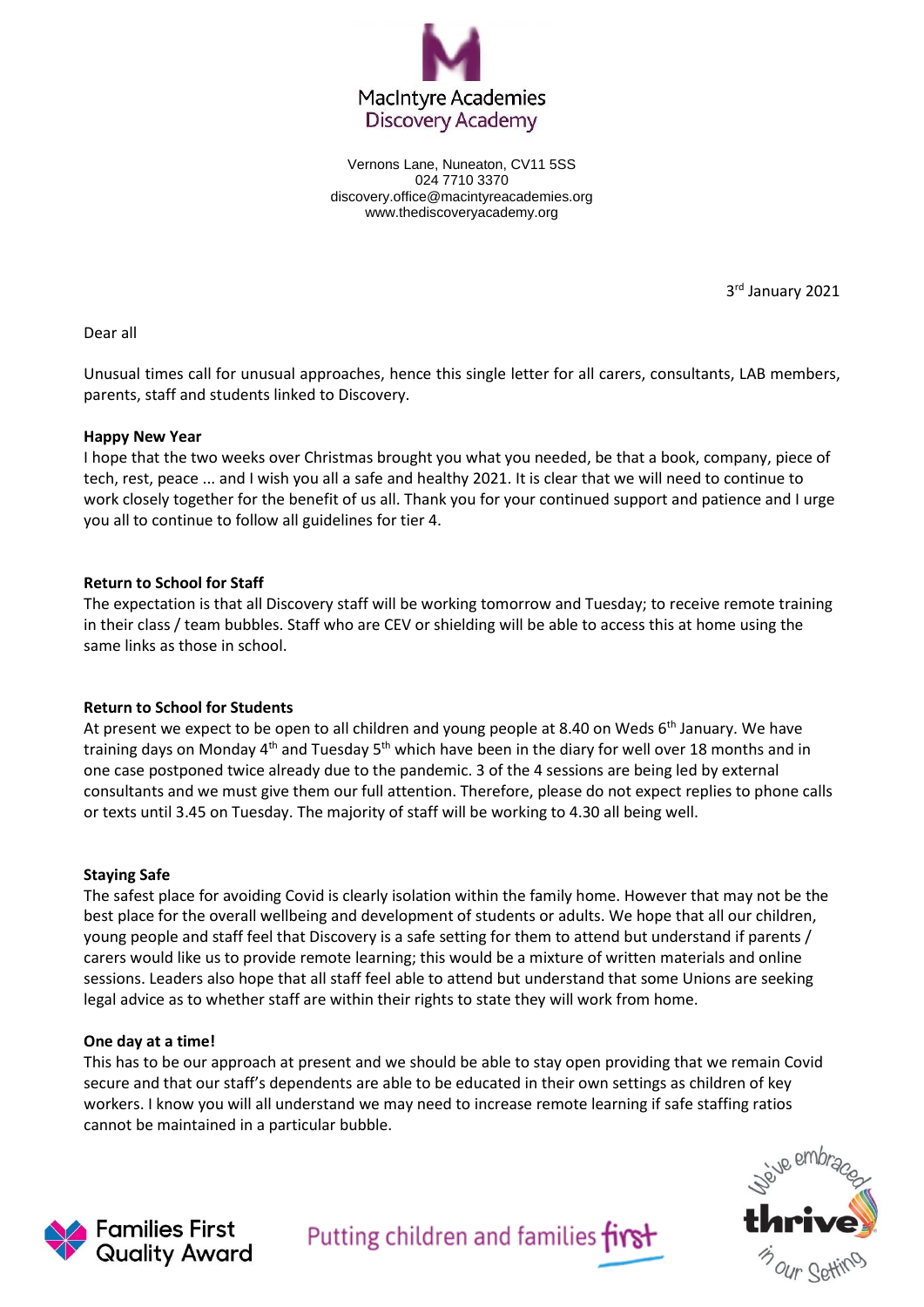

Vernons Lane, Nuneaton, CV11 5SS 024 7710 3370 discovery.office@macintyreacademies.org www.thediscoveryacademy.org

# **Covid Testing**

Anytime after 8.00 am tomorrow we are expecting a delivery of tests and PPE; however there will be much to do to ensure we are trained and able to provide these as expected. It now seems that providing tests in school is mandatory but the take up by staff and students is optional, and requires full written consent from individuals and parents / carers when aged 16 or under. Separate information, including consent forms, will be distributed asap. I think it is fair to say that the week beginning  $11<sup>th</sup>$  Jan is the earliest we will be testing. We plan to test about 20% of the school each day; testing each bubble as a group. If anyone feels confident in medical procedures and would like to help our team of testers please do contact me by text 07494 457314 or e-mai[l matthew.pike@macintyreacademies.org](mailto:matthew.pike@macintyreacademies.org)

# **National Advice**

This is regularly updated and available to all. To save you time these links may help: General information:<https://www.gov.uk/coronavirus/education-and-childcare> The Contingency Framework[: https://www.gov.uk/government/publications/coronavirus-covid-19](https://www.gov.uk/government/publications/coronavirus-covid-19-contingency-framework-for-education-and-childcare-settings/contingency-framework-education-and-childcare-settings-excluding-universities) [contingency-framework-for-education-and-childcare-settings/contingency-framework-education-and](https://www.gov.uk/government/publications/coronavirus-covid-19-contingency-framework-for-education-and-childcare-settings/contingency-framework-education-and-childcare-settings-excluding-universities)[childcare-settings-excluding-universities](https://www.gov.uk/government/publications/coronavirus-covid-19-contingency-framework-for-education-and-childcare-settings/contingency-framework-education-and-childcare-settings-excluding-universities)

Specialist Setting Expectations[: https://www.gov.uk/government/publications/guidance-for-full-opening](https://www.gov.uk/government/publications/guidance-for-full-opening-special-schools-and-other-specialist-settings)[special-schools-and-other-specialist-settings](https://www.gov.uk/government/publications/guidance-for-full-opening-special-schools-and-other-specialist-settings)

Testing in Specialist Schools: [https://www.gov.uk/government/publications/guidance-for-full-opening](https://www.gov.uk/government/publications/guidance-for-full-opening-special-schools-and-other-specialist-settings/mass-asymptomatic-testing-in-specialist-settings)[special-schools-and-other-specialist-settings/mass-asymptomatic-testing-in-specialist-settings](https://www.gov.uk/government/publications/guidance-for-full-opening-special-schools-and-other-specialist-settings/mass-asymptomatic-testing-in-specialist-settings)

# **School Transport**

This remains the biggest worry of many, including other Heads across Warwickshire. We encourage all children and young people to be in school and to follow the advice of hands, face, space at all times. School Transport is a complex and expensive department run by WCC; we have little influence. Taxis remain booked for all learners; LCC have confirmed this over the last 48 hours. If you are going to use alternative methods of transport to reduce risk of infection / transmission please inform both Lorraine (07377 863354) and your driver / escort.

### **Remote Learning at Discovery**

We hope that all our children and young people feel that Discovery is a safe setting for them to attend but understand if parents / carers would like us to provide remote learning; this would be a mixture of written materials and online sessions. We are very pleased with the remote learning that has taken place since April 2020; the mixture of taught sessions, independent study, group work and social interactions. These can, of course, continue for those who either choose to be learning remotely or need to be isolating for medical reasons. This should all be up and running smoothly from Thursday this week.

### **Bubbles**

We will reduce the number of bubbles from 8 to 5 in order to test a whole bubble each day, and each bubble each week. This will give us greater flexibility of re-allocating staff in the event of any illness and allow some mixing of children indoors over the coldest months of the year. Class D will





Putting children and families first